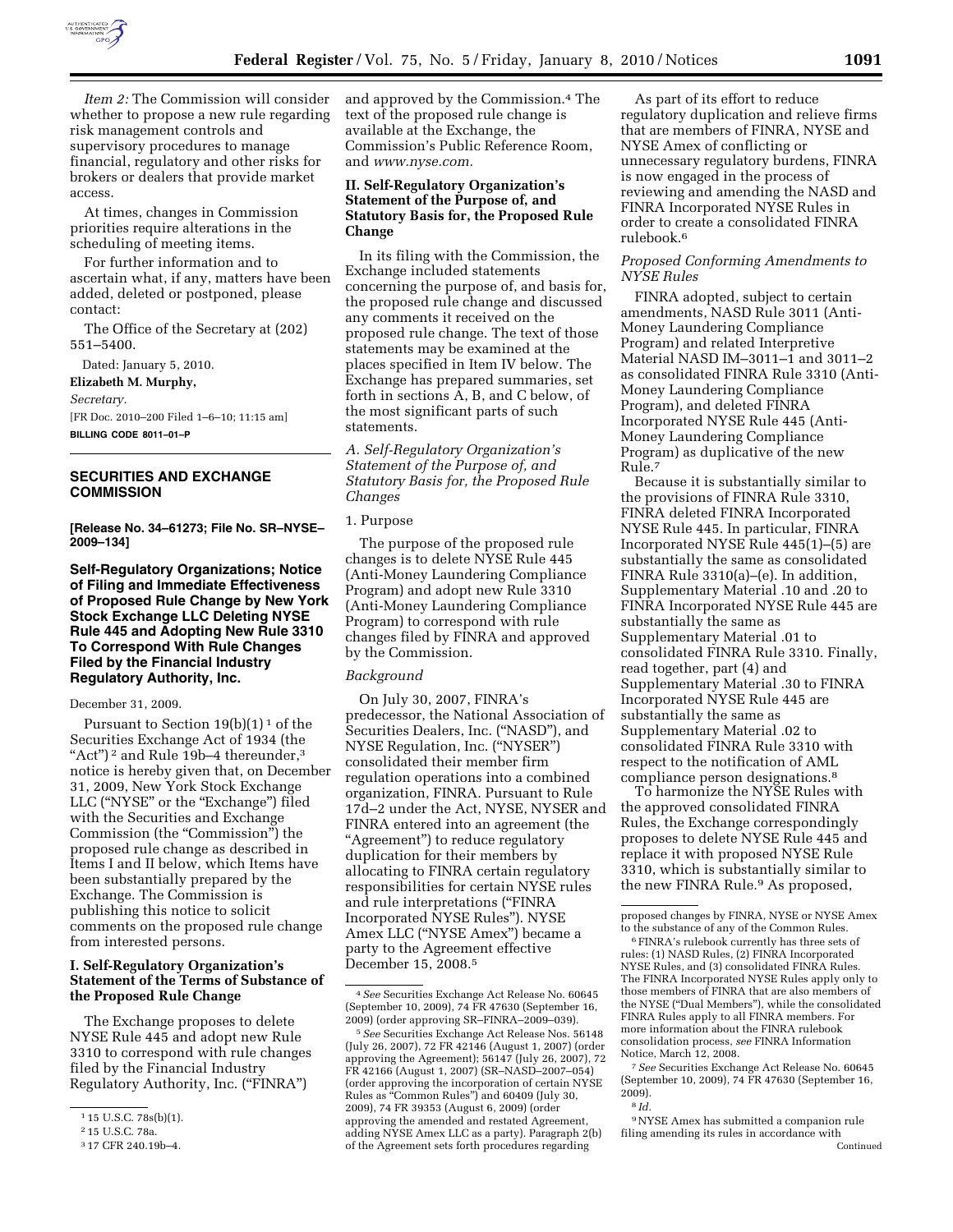NYSE Rule 3310 adopts the same language as FINRA Rule 3310, except for substituting for or adding to, as needed, the term ''member organization'' for the term "member," and making corresponding technical changes that reflect the difference between NYSE's and FINRA's membership structures. In addition, in Supplementary Material .02 to proposed Rule 3310, the Exchange added a cross-reference to NYSE Rule 416A to ensure that those Exchange members and member organizations that are not FINRA members are required to update the contact information for antimoney laundering compliance personnel in accordance with NYSE Rules.

Finally, in order to ensure that both proposed NYSE Rule 3310 and FINRA Rule 3310 are fully harmonized, the Exchange also proposes to add Supplementary Material .03 to NYSE Rule 3310 to provide that, for the purposes of the rule, the term ''associated person of the member or member organization'' shall have the same meaning as the terms "person associated with a member'' or "associated person of a member" as defined in Article I (rr) of the FINRA By-Laws.

### 2. Statutory Basis

The Exchange believes that the proposed rule change is consistent with Section  $6(b)$  of the Act,<sup>10</sup> in general, and furthers the objectives of Section 6(b)(5) of the Act,<sup>11</sup> in particular, because it is designed to prevent fraudulent and manipulative acts and practices, to promote just and equitable principles of trade, to remove impediments to and perfect the mechanism of a free and open market and a national market system, and, in general, to protect investors and the public interest.

The Exchange believes that the proposed rule change supports the objectives of the Act by providing greater harmonization between NYSE Rules and FINRA Rules (including Common Rules) of similar purpose, resulting in less burdensome and more efficient regulatory compliance for Dual Members. To the extent the Exchange's proposal differs from FINRA's version of the Rules, such differences are technical in nature and do not change the substance of the proposed NYSE Rules.

## *B. Self-Regulatory Organization's Statement on Burden on Competition*

The Exchange does not believe that the proposed rule change will impose any burden on competition that is not necessary or appropriate in furtherance of the purposes of the Act.

## *C. Self-Regulatory Organization's Statement on Comments on the Proposed Rule Change Received From Members, Participants, or Others*

No written comments were solicited or received with respect to the proposed rule change.

# **III. Date of Effectiveness of the Proposed Rule Change and Timing for Commission Action**

The Exchange has filed the proposed rule change pursuant to Section  $19(b)(3)(A)(iii)$  of the Act<sup>12</sup> and Rule 19b–4(f)(6) thereunder.13 Because the proposed rule change does not: (i) Significantly affect the protection of investors or the public interest; (ii) impose any significant burden on competition; and (iii) becomes operative prior to 30 days from the date on which it was filed, or such shorter time as the Commission may designate, if consistent with the protection of investors and the public interest, the proposed rule change has become effective pursuant to Section 19(b)(3)(A) of the Act and Rule 19b–4(f)(6)(iii) thereunder.

A proposed rule change filed under Rule 19b–4 $(f)(6)^{14}$  normally does not become operative prior to 30 days after the date of the filing. However, pursuant to Rule  $19b-4(f)(6)(iii)$ ,<sup>15</sup> the Commission may designate a shorter time if such action is consistent with the protection of investors and the public interest. The Exchange has asked the Commission to waive the 30-day operative delay so that the proposal may become operative immediately upon filing. The Commission notes that the proposed rule change is substantially identical to a rule change proposed by FINRA and approved by the Commission after an opportunity for public comment, and does not raise any new substantive issues.16 For these

15 17 CFR 240.19b–4(f)(6)(iii). In addition, Rule 19b–4(f)(6)(iii) requires the self-regulatory organization to submit to the Commission written notice of its intent to file the proposed rule change, along with a brief description and text of the proposed rule change, at least five business days prior to the date of filing of the proposed rule change, or such shorter time as designated by the Commission. The Exchange has satisfied this requirement.

reasons, the Commission believes that waiver of the 30-day operative delay is consistent with the protection of investors and the public interest because it will promote greater harmonization between NYSE Rules and FINRA Rules of similar purpose, resulting in less burdensome and more efficient regulatory compliance for joint members and greater harmonization between NYSE Rules and FINRA Rules. Therefore, the Commission designates the proposed rule change effective and operative upon filing.17

At any time within 60 days of the filing of the proposed rule change, the Commission may summarily abrogate such rule change if it appears to the Commission that such action is necessary or appropriate in the public interest, for the protection of investors, or otherwise in furtherance of the purposes of the Act.

### **IV. Solicitation of Comments**

Interested persons are invited to submit written data, views, and arguments concerning the foregoing, including whether the proposed rule change is consistent with the Act. Comments may be submitted by any of the following methods:

#### *Electronic Comments*

• Use the Commission's Internet comment form (*http://www.sec.gov/ rules/sro.shtml*); or

• Send an e-mail to *rulecomments@sec.gov.* Please include File Number SR–NYSE–2009–134 on the subject line.

### *Paper Comments*

• Send paper comments in triplicate to Elizabeth M. Murphy, Secretary, Securities and Exchange Commission, 100 F Street, NE., Washington, DC 20549–1090.

All submissions should refer to File Number SR–NYSE–2009–134. This file number should be included on the subject line if e-mail is used. To help the Commission process and review your comments more efficiently, please use only one method. The Commission will post all comments on the Commission's Internet Web site (*http://www.sec.gov/ rules/sro.shtml*). Copies of the submission, all subsequent amendments, all written statements with respect to the proposed rule change that are filed with the Commission, and all written communications relating to the

FINRA's rule changes. *See* SR–NYSE–Amex–2009– 99.

<sup>10</sup> 15 U.S.C. 78f(b).

<sup>11</sup> 15 U.S.C. 78f(b)(5).

<sup>12</sup> 15 U.S.C. 78s(b)(3)(A)(iii).

<sup>13</sup> 17 CFR 240.19b–4(f)(6).

<sup>14</sup> 17 CFR 240.19b–4(f)(6).

<sup>16</sup>*See supra note* 7.

<sup>17</sup>For purposes only of waiving the 30-day operative delay, the Commission has considered the proposed rule's impact on efficiency, competition, and capital formation. *See* 15 U.S.C. 78c(f).